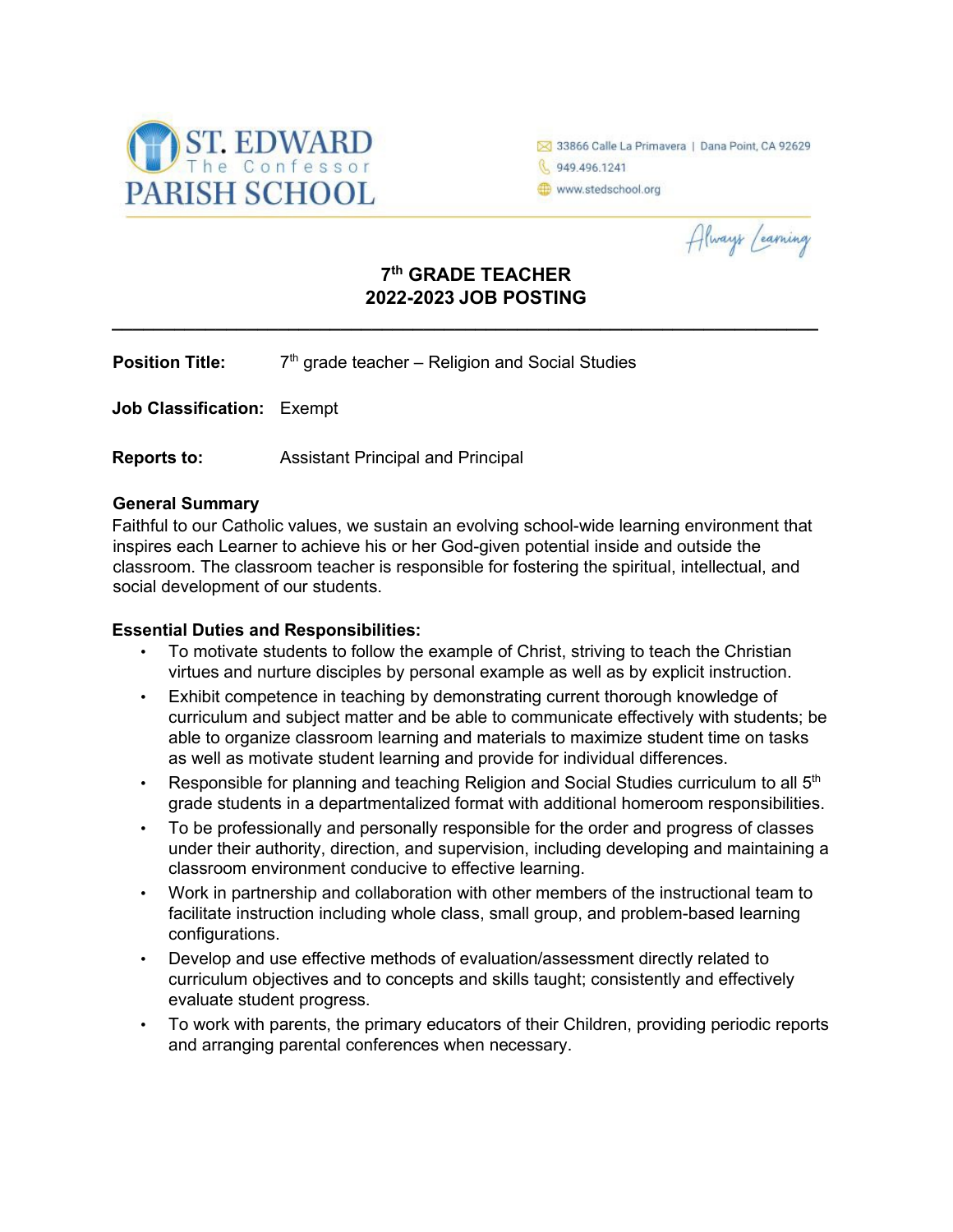- Establish a consistent management approach, which promotes self-direction and positive self-image within a faith-based environment; sets high standards for student behavior and manage inappropriate behavior effectively.
- To assist in curriculum construction and revision when needed; to assist in the selection of textbooks, equipment, and other instructional materials and resources.
- To communicate with parents on important issues and to respond in a timely manner to parents' questions or concerns.
- To fulfill supervision duties assigned by the Assistant Principal or Principal
- To attend and participate in all faculty meetings where attendance is required.
- To share responsibility for grade level co-curricular activities.

### **Professional Responsibilities of Teacher:**

### During the School Day

The regular school day includes thirty-minutes work activity before the beginning of the school day and thirty-minutes work activity after the end of the school day. It, likewise, includes thirtyminutes duty free lunch period. Teachers are expected to perform all duties determined by the Principal or Assistant Principal during the regular school day. Teachers are assigned weekly traffic duties which may occur before or after school.

### Outside of the School Day

Teachers are expected to participate in all school functions scheduled outside the regular school day, such as in-service programs, faculty meetings, field trips, parent conferences, Open House and other activities specified by the Administration.

### **Basic Qualifications:**

It is the unique responsibility of a Catholic school to provide means and opportunities for the religious education and development of students. All school personnel are expected to actively participate in the formation of the Christian Faith Community in their school.

- Upholds the teachings of the Catholic Church and models a lifestyle consistent with Christian values.
- Maintains excellent communication skills including written, verbal, public speaking and presentation skills.
- Be able to manage multiple tasks simultaneously.
- Flexibility in assessing needs and strategies and adapt appropriately in an educational and ministerial environment.
- Proficiency in the use of technology, specifically, Microsoft Office Suite, Google Suite, FACTS SIS Database, Schoology Learning Management System, Renaissance Learning Assessment Suite (STAR, AR) and any programs deemed necessary by Administration.
- Understands complexity of teaching students with varied learning styles and needs and adjusts instruction accordingly.

## **Required Qualifications:**

- Valid California Teaching Credential.
- Valid certification for Basic First Aid and CPR.